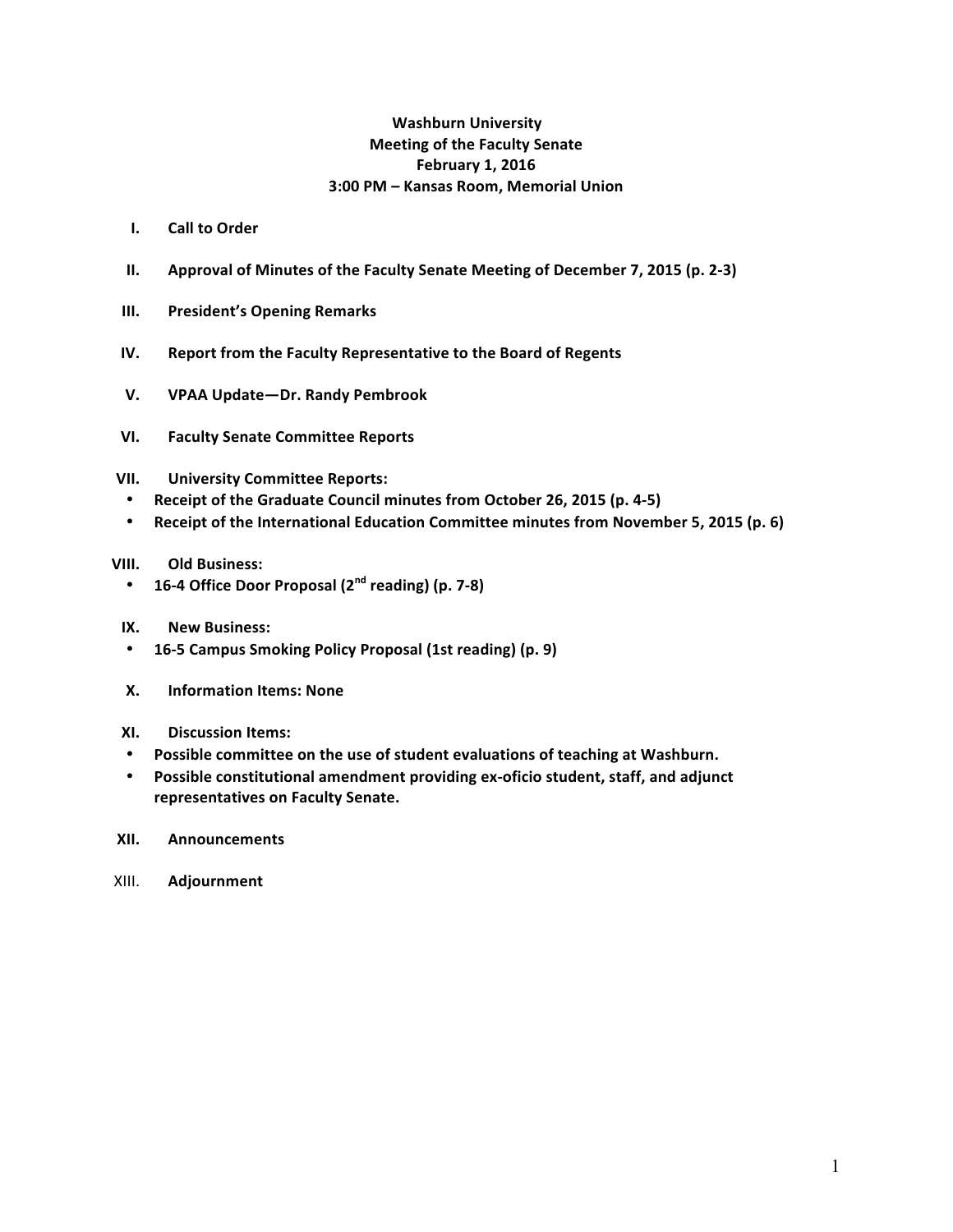### **Washburn University Meeting of the Faculty Senate December 7, 2015 3:00 PM – Kansas Room, Memorial Union**

#### **PRESENT:**

Alexander (Ryan), Ball, Francis, Jackson, Kwak, Leung, Mansfield, Mastrosimone, McHenry, Moddelmog, Pembrook, Petersen, Russell, Sanchez, Schnoebelen, Sourgens, Steinroetter, Tutwiler, **Weiner, Worsely, Zwikstra** 

#### **ABSENT:**

Alexander (Rebecca), Childers, Farwell, Garritano, Mapp, Mechtly, Memmer, Palbicke, Porta, Routsong, Sadikot, Scofield, Smith, Stacey, Stevens, Stevenson, Treinen, Wohl

> **GUESTS: Vickie Kelly and Nancy Tate**

- **I.** President Ball called the meeting to order at 3:02pm.
- **II.** The Minutes of the Faculty Senate Meeting of November 16, 2015 were approved.
- **III.** President's Opening Remarks: None
- **IV.** Report from the Faculty Representative to the Board of Regents:
	- **Ball went to the audit meeting: nothing much to report beyond what was in the report.**
	- Moddelmog went to the full meeting: 1) Hunter, LaLonde, and McQuere were awarded emeritus status, and 2) funding for various building and renovation projects was granted.
- **V. VPAA Update—Dr. Randy Pembrook:**
	- Commencement-please attend this Friday; it starts at 6:00pm. The Washburn Tech commencement is on Thursday night at 7:00pm.
	- Visits to community college in the fall were very worthwhile; some from Johnson County **Community College (JCCC) will be visiting in the spring. Please let us know if you have contacts JCCC** that might aid in engagement, or ideas to foster greater ties.
	- Thanks for re-recruitment efforts; our levels are ahead of last year.
	- CJ Crawford is leaving after commencement; please thank her for her work.
	- **Margaret Wood left on Friday, Melanie Burdick from English is taking over—please support her and C-TEL.**
	- **Happy holidays and happy grading.**
	- Petersen noted that some faculty were wondering if we would be doing a survey about conceal and carry on campus. Pembrook indicated that President Farley thought the town hall meetings we did would be better than a survey; do we still need a survey based on what was presented at these meetings? Moddelmog thought that what was missing was a consensus on the feelings of the faculty; it was just an open forum. Ball reported that she thought that the AAUP on campus might be drafting a policy about this. Pembrook wondered what the purpose of the outcomes of such a survey might be. Ball and Petersen both noted that they still don't know how the faculty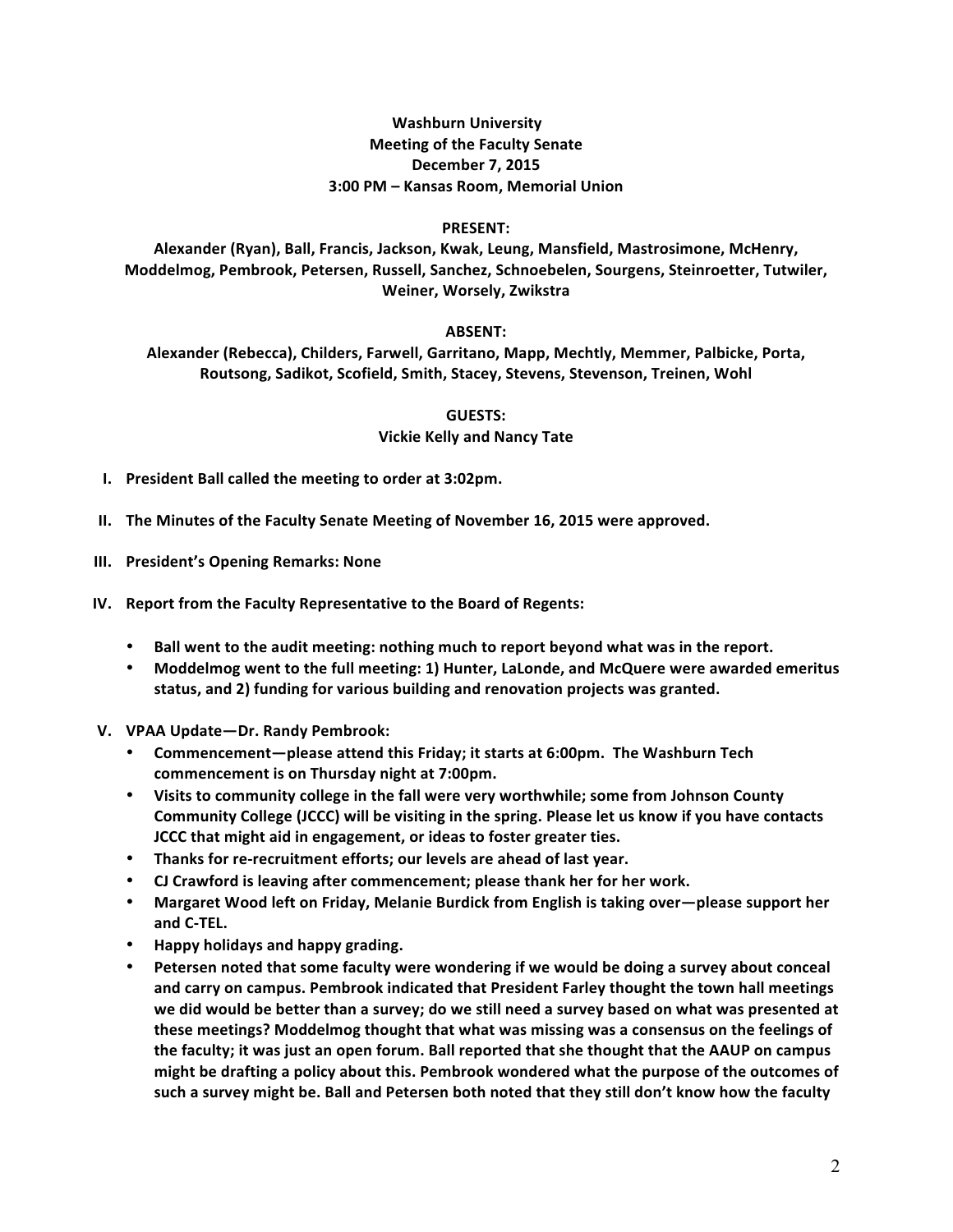feels about this issue; it wasn't revealed by the qualitative feedback provided at the forums. Ball said it sounds like there won't be a survey so Faculty Senate can put one together.

- **VI. Faculty Senate Committee Reports: NONE**
- **VII. University Committee Reports:**
	- The International Education Committee minutes from October 8, 2015 were received.
	- The Interdisciplinary Studies Committee minutes from October 29, 2015 were received.
	- The Assessment Committee minutes from November 11, 2015 were received.
	- The Library Committee minutes from November 18, 2015 were received.

#### **VIII.** Old Business:

- 16-3 Change to Faculty Handbook-Assessment Committee Membership Tenure (presented by Nancy Tate and Vickie Kelly). The agenda item was passed.
- **IX. New Business:** 
	- 16-4 Office Door Proposal (Ball): She has already received some feedback on this that she appreciated as this is a first reading. Pembrook asked if Ball had consulted the VPAT regarding this issue since the last meeting; she had not but her first interaction indicated that a policy was not forthcoming. Zwikstra doubted the claim of damage as a reason not to allow items to be taped to doors. Another draft of this proposal will be presented at the next Senate meeting.
- **X. Information Items: None**
- **XI. Discussion Items: None**
- **XII.** Announcements:
	- Pembrook: We have an Interdisciplinary Studies (IS) committee and Graduate Council. If a graduate proposal comes forth that is interdisciplinary, what do we want to do with it? Petersen wondered about what the vetting process for the curriculum changes to such a program might be (would it be relegated to a committee that may or may not be composed of those faculty?). **Pembrook says that, in this particular case—a program that is housed in the Communication** Studies (CN) department but involving the Leadership Institute—the CN faculty would and have had a voice throughout the process. Moddelmog wondered if there were even graduate programs in Leadership; Pembrook assured all that those instructing on these issues would be at **the doctoral level. Ball clarified that CN is the home for the program but that Michael Gleason (from the Leadership Institute) will be on the committee. Petersen again wondered about the** process for changing the curriculum. Pembrook said that both the CN and Leadership faculty would deal with it. The faculty present revealed that such programs should go through the graduate council. Pembrook added that anything in Graduate council also ends up coming to Senate, so concerns could always be voiced here.
- XIII. President Ball adjourned the meeting at 3:32pm.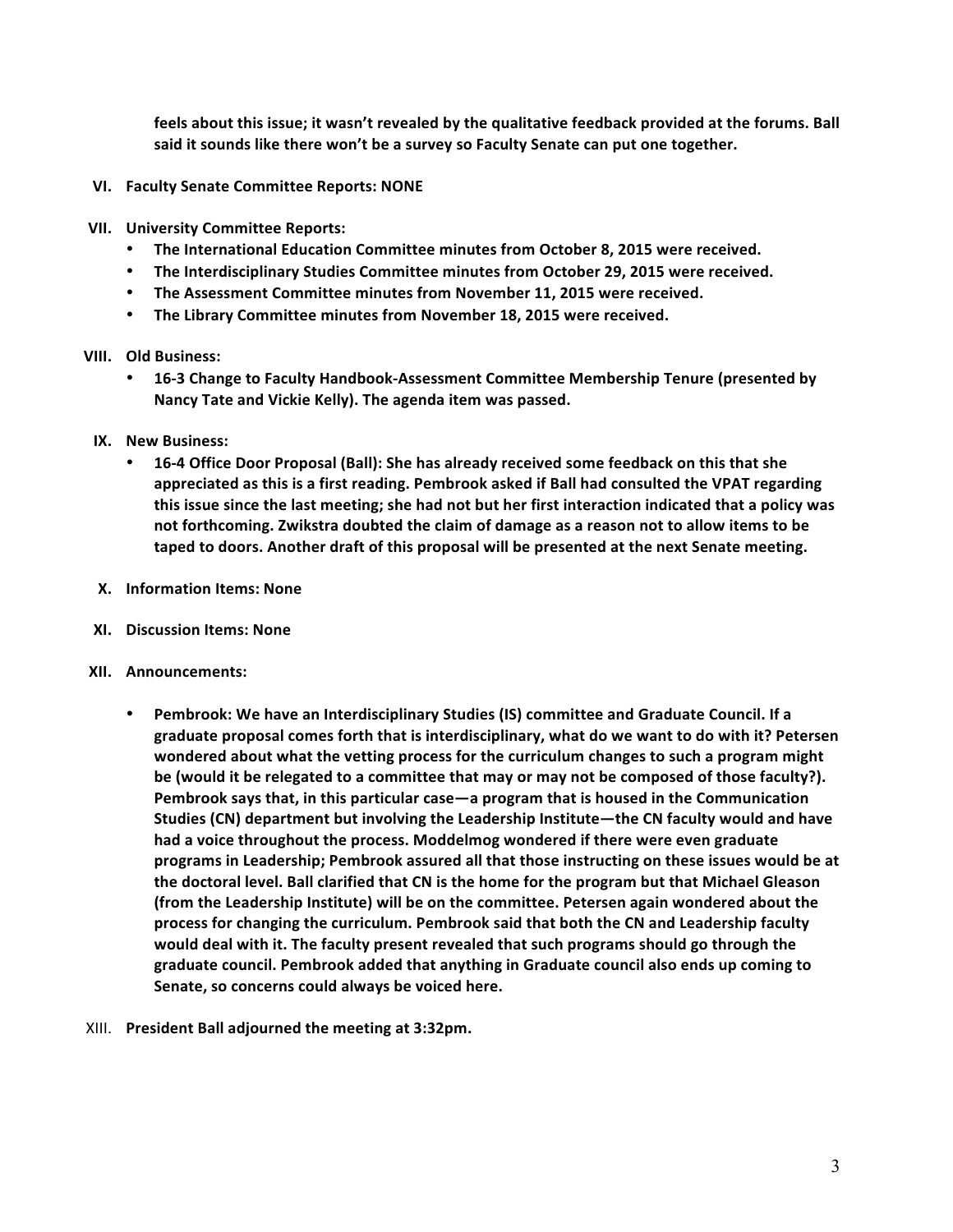# Graduate Council Agenda

October 26, 2015

 $12:00 - 1:00$  p.m.

## Baker Room/BTC

Graduate Committee members Present: Aida Alaka, (SOL) (ex-officio), Julie Boydston (PY), Kayla Carter (ex-officio), Patricia Dahl (CJ), Shirley Dinkel (DNP), Vickie Kelly (MHS), Bruce Mactavish (MLS), Tim Peterson (ex-officio), Randy Pembrook (ex-officio), Blake Porter (WSGA), Kayla Waters (HS), Kelley Weber (Mabee)

Tim Peterson called the meeting to order.

- 1. The September 28, 2015 minutes were submitted to the committee previously with a request committee members review these prior to the meeting. A motion and second to approve the minutes were made. All approved said minutes.
- 2. Update on the new graduate application

Tim Peterson provided an update on work that is being done with CollegeNet. Tim indicated he is working to give two or three opportunities for the committee members to review the application process prior to it being fully implemented which is hoped to be in early spring semester. Tim provided a handout of general information required in our current application process and asked committee members to review this and inform him yet this week of any changes that should be made.

Discussion occurred regarding a transition period from our current system to the new system. Discussion included:

- It will be requested that admissions continue to accept applications until this is fully implemented. There should be wording placed within the first few screens of the CollegeNet application to encourage students to complete the current process if they have started it, and to encourage the completion of the new process for those who haven't yet started an application process.
- The committee determined Fall 2016 will be a transition year between the current and new processes, and in Fall 2017 all programs will be onboard.
- Dr. Pembrook requested units gather feedback on the new process and asked what data is needed to collect in order to ensure we are getting the needed results from the new application process. More discussion regarding this will be in future meetings.
- Continued discussions will also occur regarding transcripts and how they are processed within the Graduate admission process.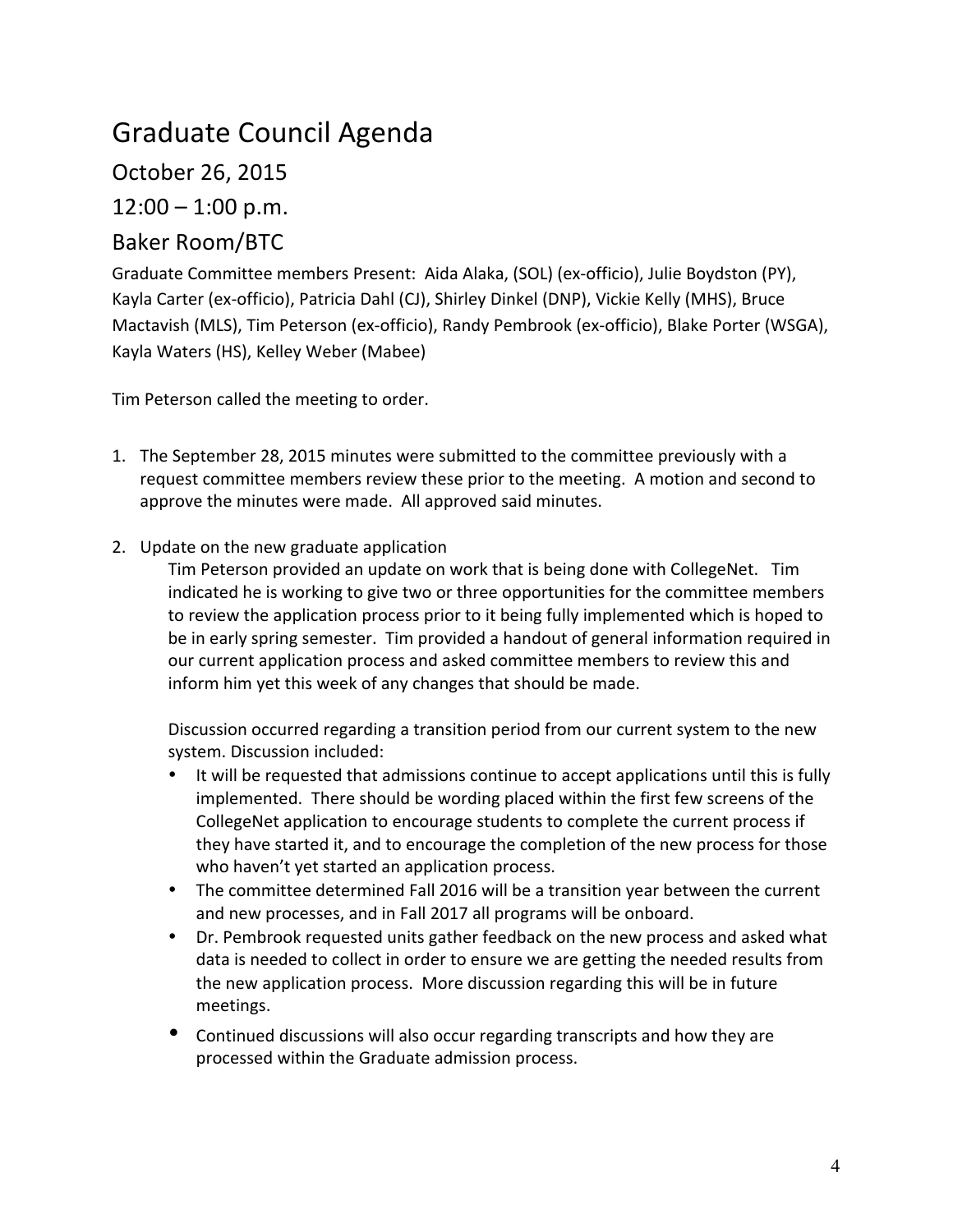## 3. Continuous enrollment

Tim encouraged the committee members to complete the spreadsheet sent by the deadline of Nov. 9, 2015. This will provide the subcommittee with data to return back to the full committee with recommendations.

## 4. Incompletes

Kelly Russell announced there were 524 incompletes in the system, dating back to 1968. This is an issue as Washburn has a policy that states students can't graduate with an incomplete on their record.

After some discussion, it was determined more information was needed regarding

- How programs currently handle incompletes in the short and long term?
- Should a student be asked to take a variable hour credit course to ensure they can complete the work rather than have the chance at an incomplete?
- How do the incompletes affect faculty load/compensation?
- How do we clean these incompletes out of the system (or is that necessary?).
- 5. Update to thesis submissions at Mabee

Kelley Weber announced guidelines for capstone projects effective Spring 2015. Students are to submit electronic theses and dissertations to the Institutional Repository. Students will retain copyright to their intellectual work and grant Washburn University the nonexclusive right to publish the materials, meaning that it may also be published elsewhere. Students have the option to have their work remain exclusive and those requests will be handled by the Associate Dean of University Libraries.

A question on how the graduate program directors can assist students with showcasing their work was raised. This will be an agenda item for the next meeting.

Meeting adjourned 1:00 p.m.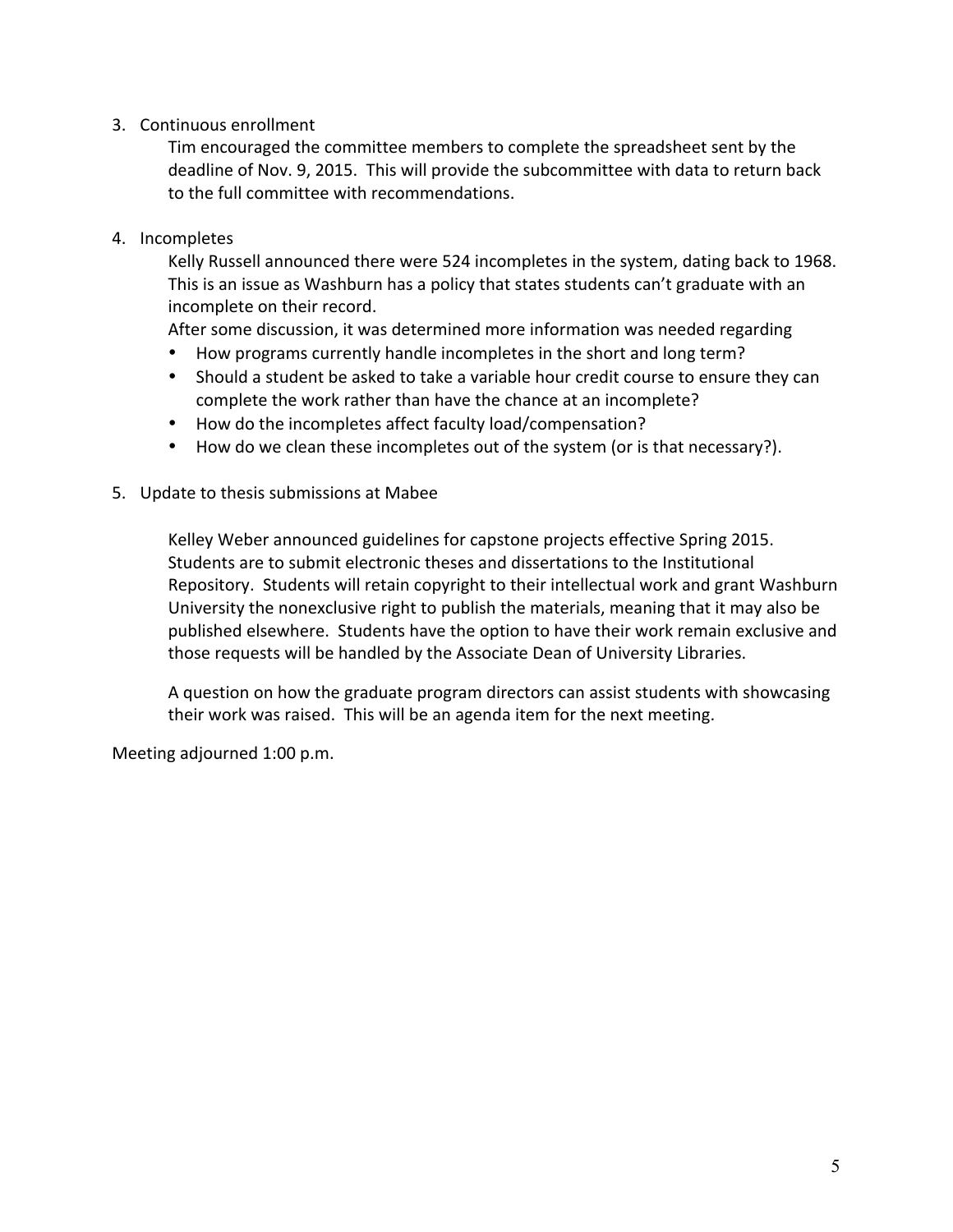## **International Education /International WTE Committee**

## **Nov. 5, 2015, 4-5 pm, International House**

Present: Liviu Florea, Lara Rivera, Brian Ogawa, Kelly Watt, Miguel Gonzalez –Abellas, Sangyoub Park, Seid Adem, Nancy Tate, Tonya Kowalski, and Baili Zhang. Linsey Moddelmog attended a portion of the meeting as guest.

October 8 meeting minutes were approved.

G. Wilson's funding request was approved.

Guest Lindsey Moddelmog made comments on the latest revision of the funding policy and advocated for the inclusion of broader categories of faculty international travel for funding such as observations and personal learning. Committee members commented that the limited funds need to be spent on result/outcome-based projects such as presenting a paper or invited teaching other than those still in progress.

Committee discussed more about funding guidelines and policies. No change was made and no action taken. However, it was suggested that C-TEL and Curriculum Development Grant be contacted to see such gaps could be addressed through those funds. Zhang would initiate such contacts.

Respectfully submitted,

Baili Zhang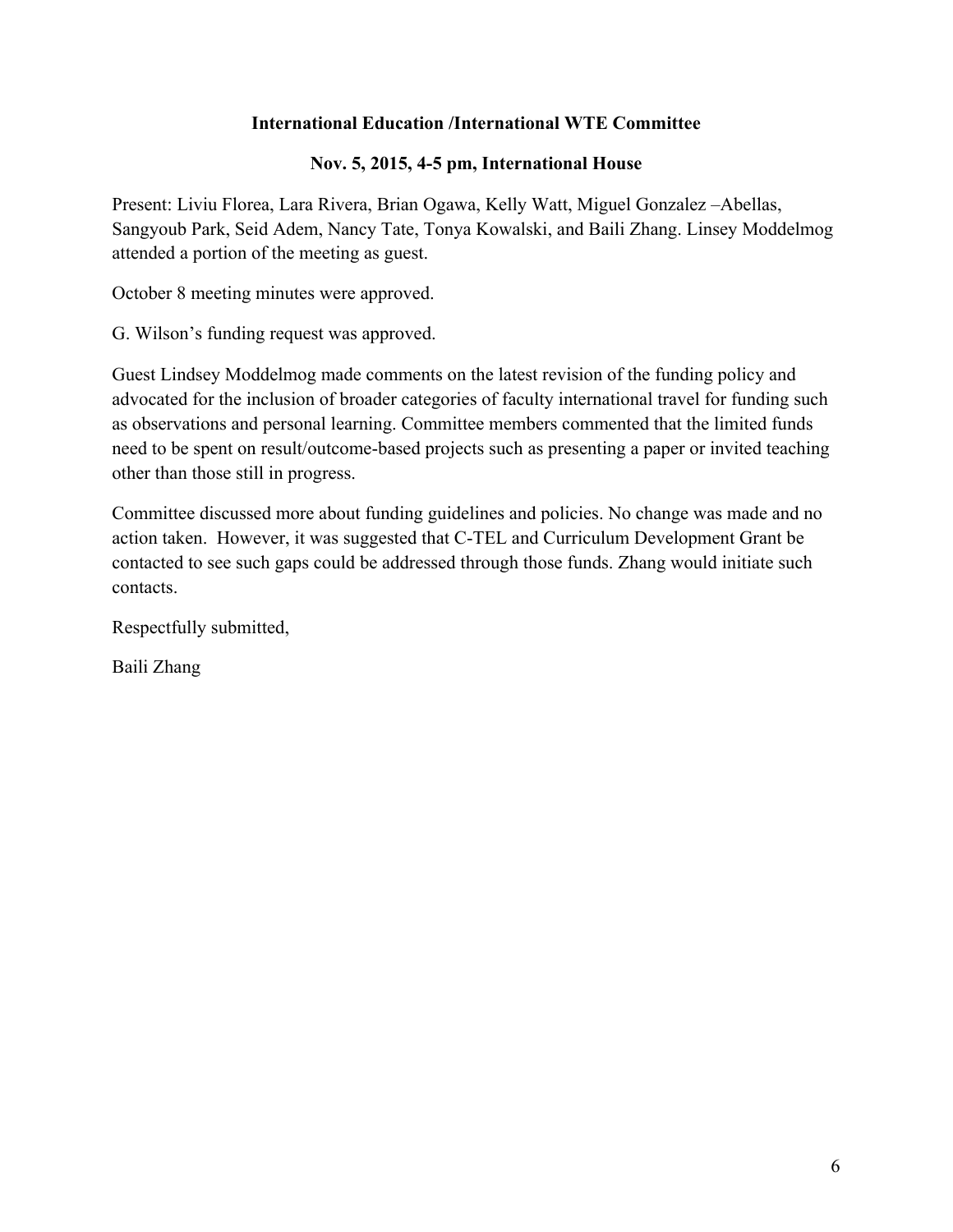#### **FACULTY AGENDA ITEM NO 16-4**

Date: 1/15/2016 (revised)

Submitted by: Jennifer Ball, President, Faculty Senate, x1840

SUBJECT: Faculty Door Policy

Description: Faculty members with offices in Morgan Hall have been told they may not post anything on their office doors. The General Faculty requests clarification on the policy and supports a policy that allows faculty members to post signs, images, etc., on their doors.

Rationale: Some faculty members to whom this (apparently unofficial) policy applies have objected to it. It is unclear who has made this decision or why, and the General Faculty would ask the Administration to make clear what the policy is, as well as the reason for it. The reasoning would be helpful in possibly finding an alternate solution to whatever problem the posting on office doors is thought to cause.

Further, the General Faculty expresses support for a policy that allows faculty members to post signs, images, etc., on their office doors. Such postings are a visual way to convey positions on academic, political, and social issues. This policy prohibiting postings is standing in the way of the free exchange of ideas, which the court system has repeatedly defined as central to the concept of academic freedom. Moreover, faculty office doors represent the entry to their offices, spaces where faculty members set their research and teaching agendas.

Also, much of what faculty members post on their doors directly relates to their efforts to serve WU students—sign-up sheets, handouts, drafts of papers students have asked professors to read and provide feedback for, announcements regarding events and opportunities, etc. Thus, this (unofficial) door policy is standing in the way of Washburn's mission to serve its students.

Finally, faculty simply as employees of an organization should be allowed the freedom to express themselves and individualize their spaces, and this also lends a college "feel" to the hallways of our buildings, as opposed to their having a sterile aesthetic.

Recent academic literature addresses the importance of this issue. The first listed is specific to academia and includes references to other studies regarding this topic within the academy.

Gasman, Marybeth, and Edward Epstein, "Doorways to the Academy: Visual Self-Expression among Faculty Members in Academic Departments," International Journal of Education and the Arts, 4:8 (2003). Available at http://repository.upenn.edu/cgi/viewcontent.cgi?article=1244&context=gse\_pubs .

S.Y. Lee, J.L. Brand, "Effects of control over office workspace on perceptions of the work environment and work outcomes," Journal of Environmental Psychology 25 (2005), 323-333.

Jon L. Pierce, Michael P. O'Driscoll & Anne-Marie Coghlan, "Work environment structure and psychological ownership: The mediating effects of control," The Journal of Social Psychology 144:5 (2004), 507-534.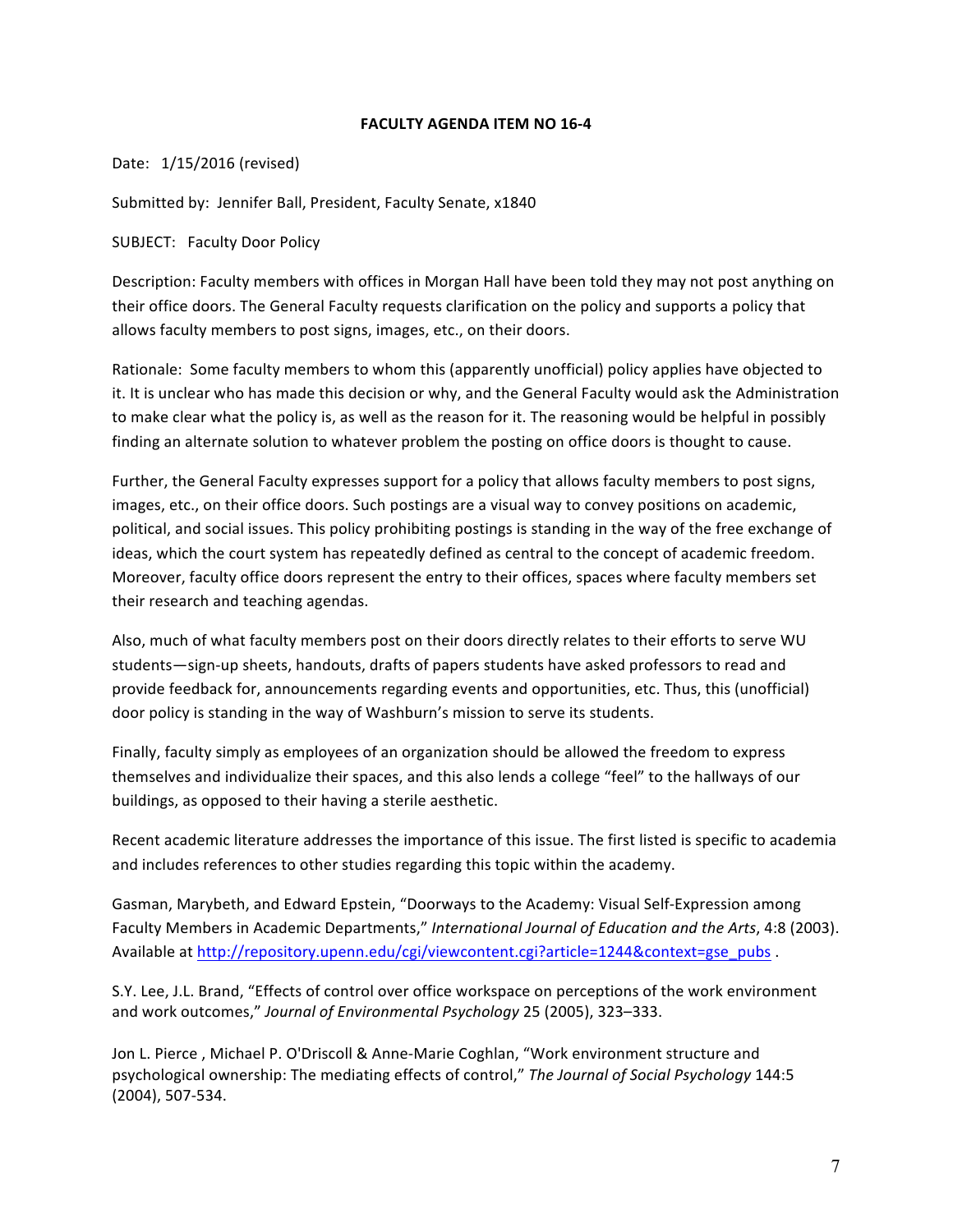Meredith M. Wells, "Office clutter or meaningful personal displays: The role of office personalization in employee and organizational well-being," Journal of Environmental Psychology 20 (2000), 239-255.

Financial Implications: None.

Proposed Effective Date: NA

Request for Action: Approval by Faculty Senate/General Faculty

Approved by: Faculty Senate on date

*General Faculty on date*

Attachments  $Yes \Box No X$